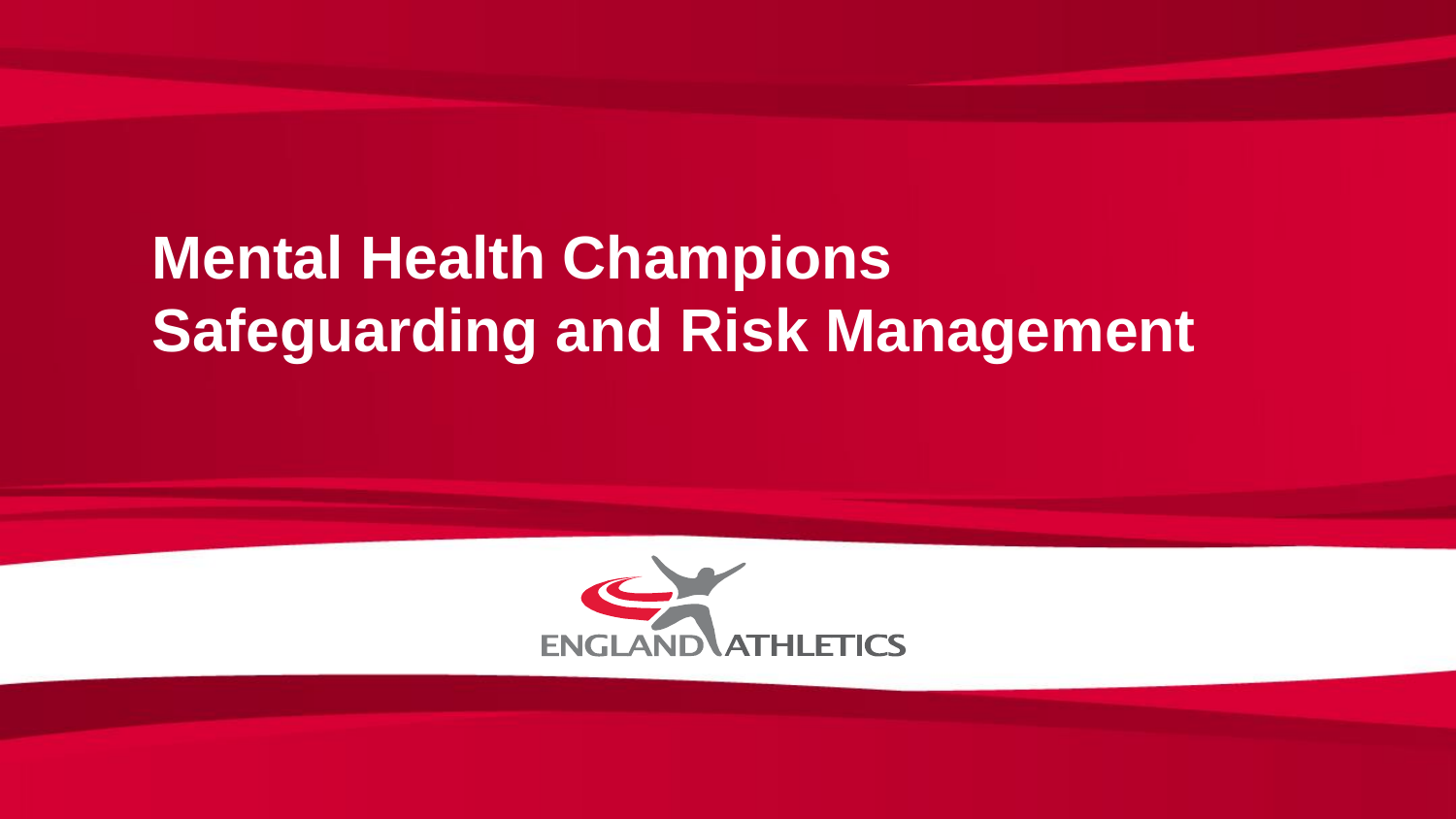#### • Safeguarding

- Boundaries
- Risk management
- Who to tell and how to get help
- Scenarios
- Questions
- Further support and guidance







## **Session overview**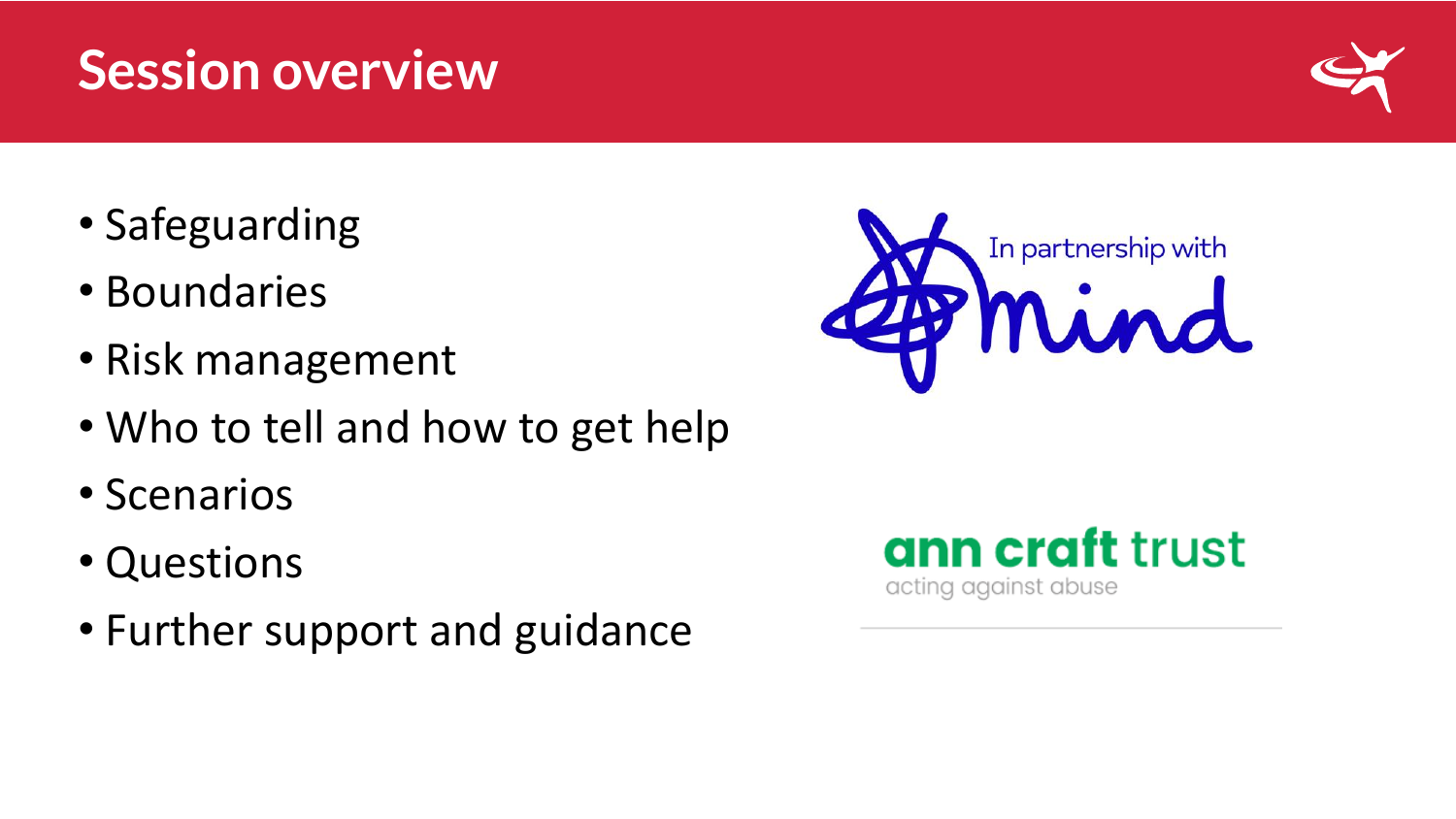# What is Safeguarding?

Safeguarding includes taking steps to promote an individuals general wellbeing by addressing:







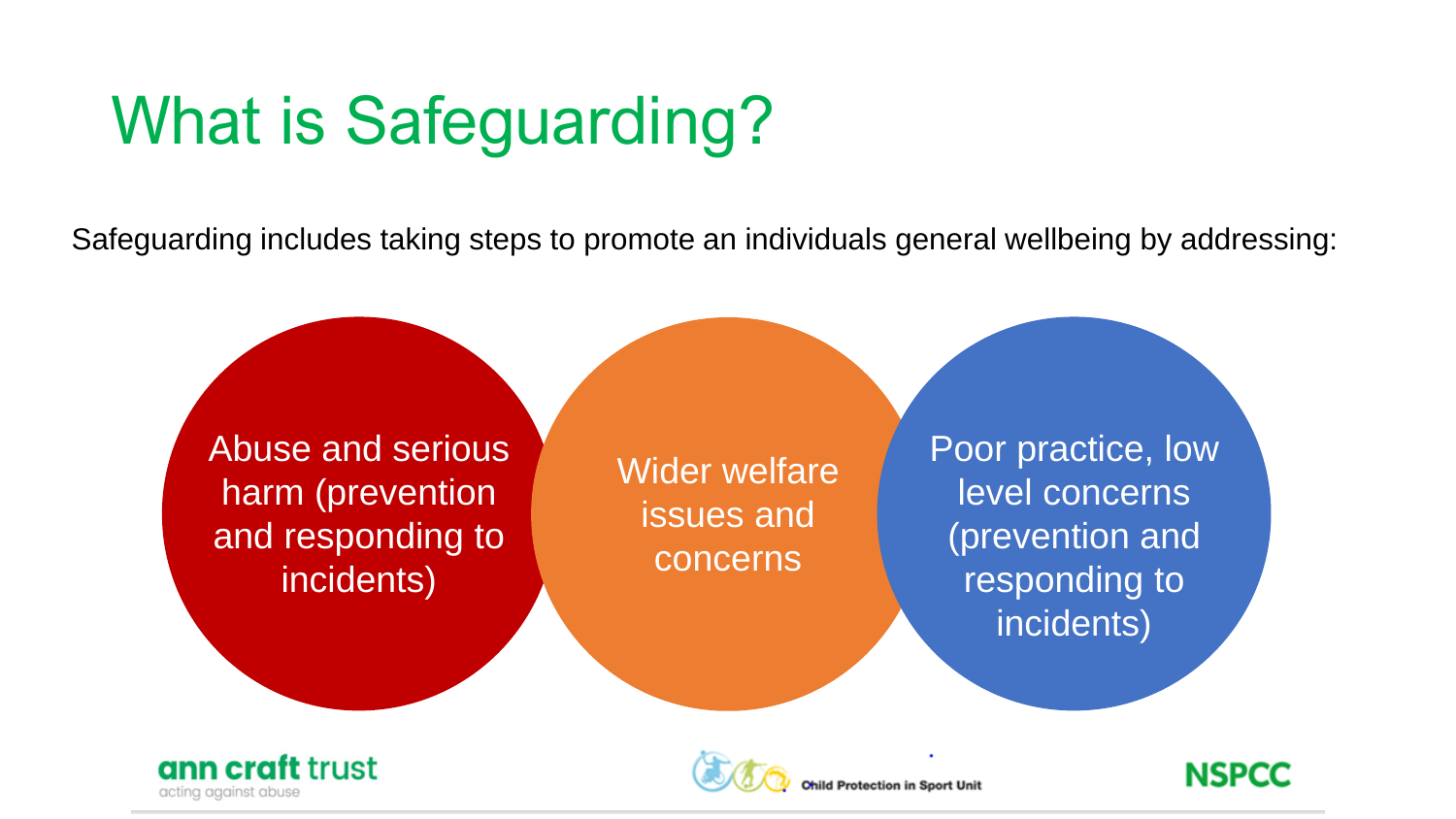#### **Safeguarding adults**



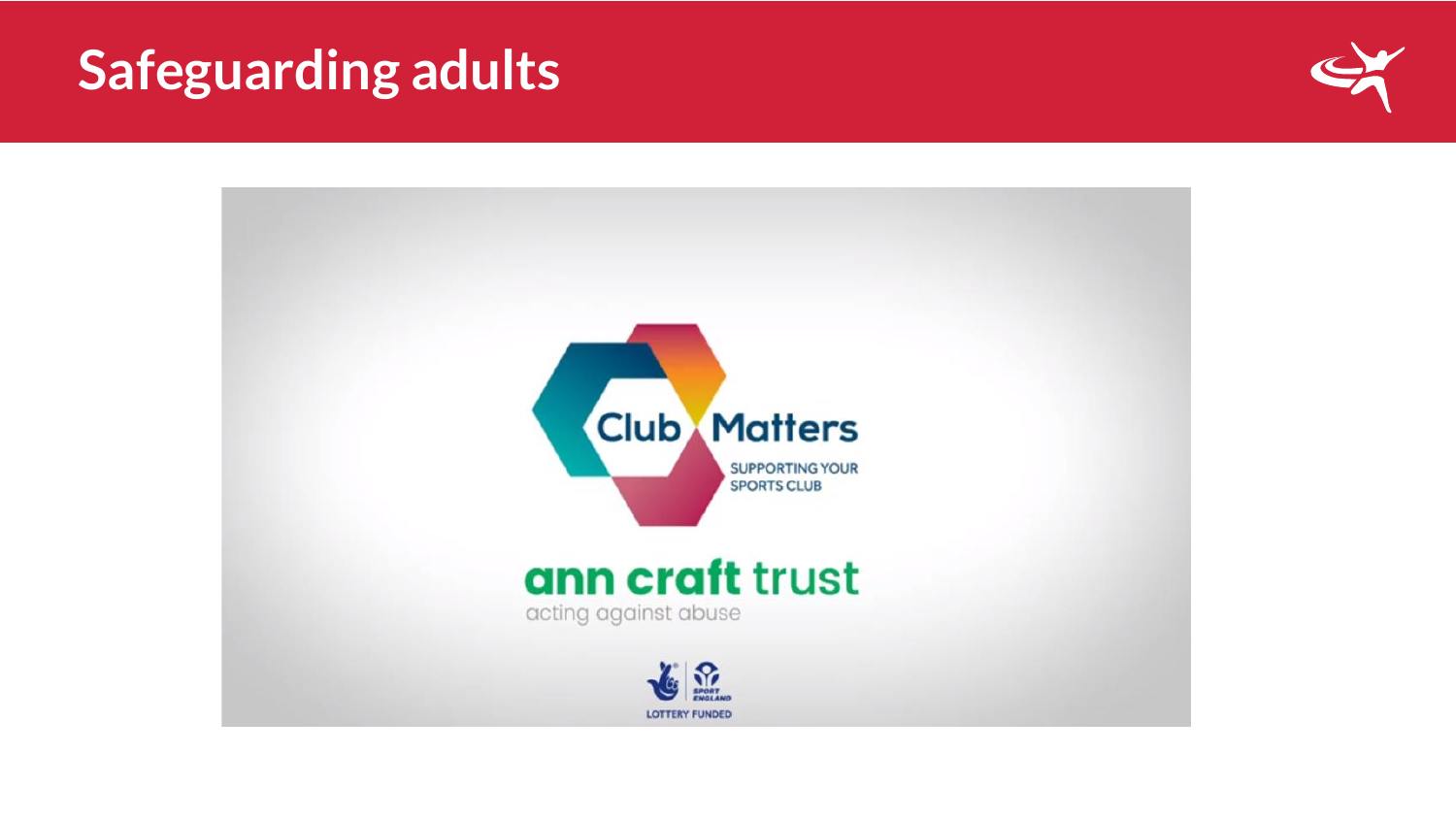## **Setting and maintaining boundaries**



- Clearly define the role and boundaries of volunteers
- Inform everyone of these boundaries to manage expectations
- If required, communicate the reason for these boundaries
- Signpost to further information and support
- Don't make promises you may not be able to keep
- Provide ongoing support to volunteers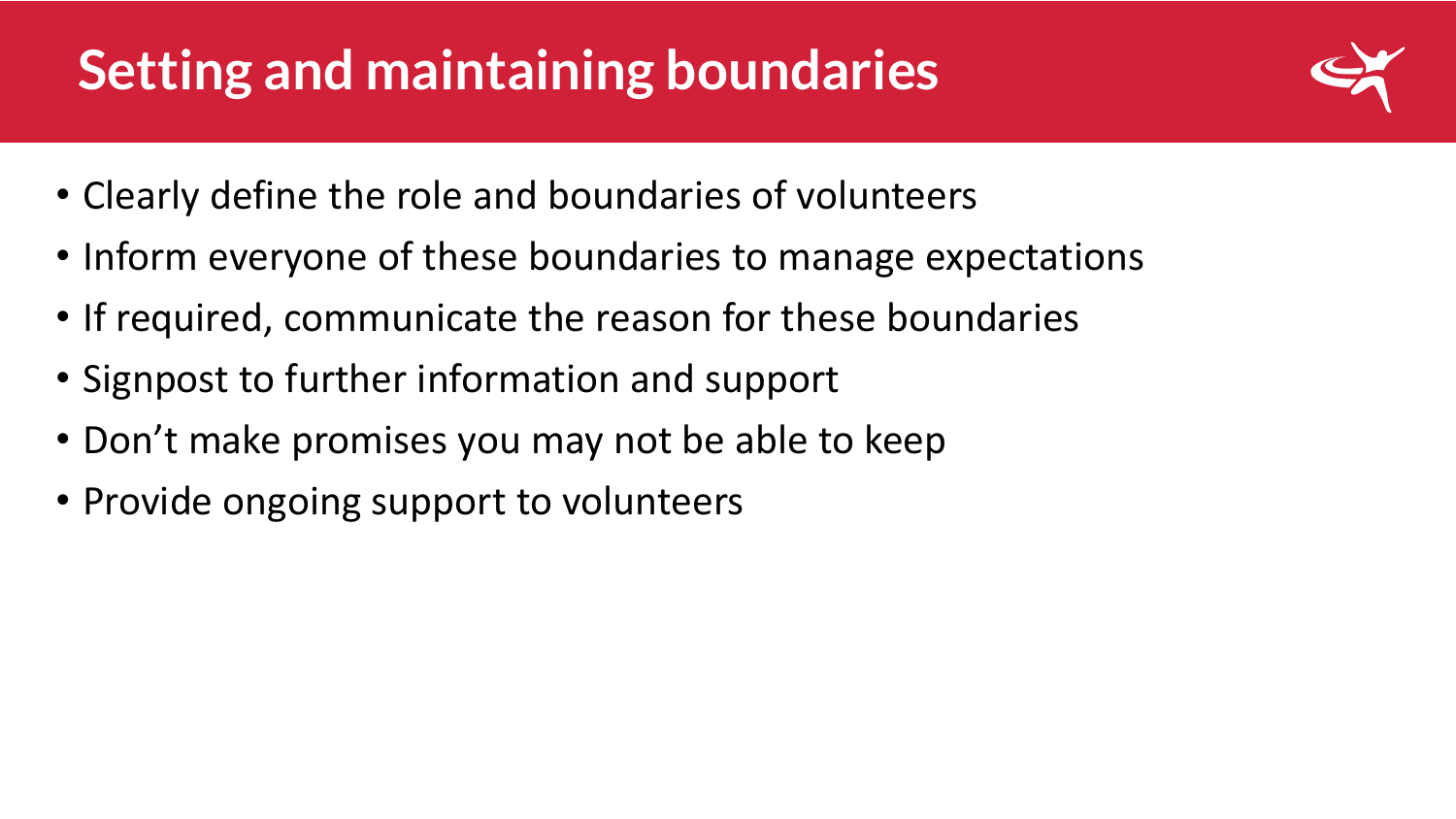## **The role of the Mental Health Champion**



- **Support:** Working with other people in their running club/group to proactively support the mental wellbeing of members.
- **Engage:** Build links with their local mental health groups and organisations, and encourage their members to start running.
- **Promote:** Promote #RunAndTalk on social media and share posts from England Athletics, RunTogether, Mind and other Mental Health Champions.
- **Talk**: Start conversations about mental health with members and share good news stories to get people talking about mental health.
- **Advocate:** Share guidance and information with their club/group about mental health issues related to running.
- [The role of the Mental Health Champion webinar](https://englandathletics-my.sharepoint.com/:v:/g/personal/lpurbrick_englandathletics_org/ER13V3xbboZHlgLrDyIqnucBkkKO86wYMAkf8ae7s9_a9w?e=HLTrXE)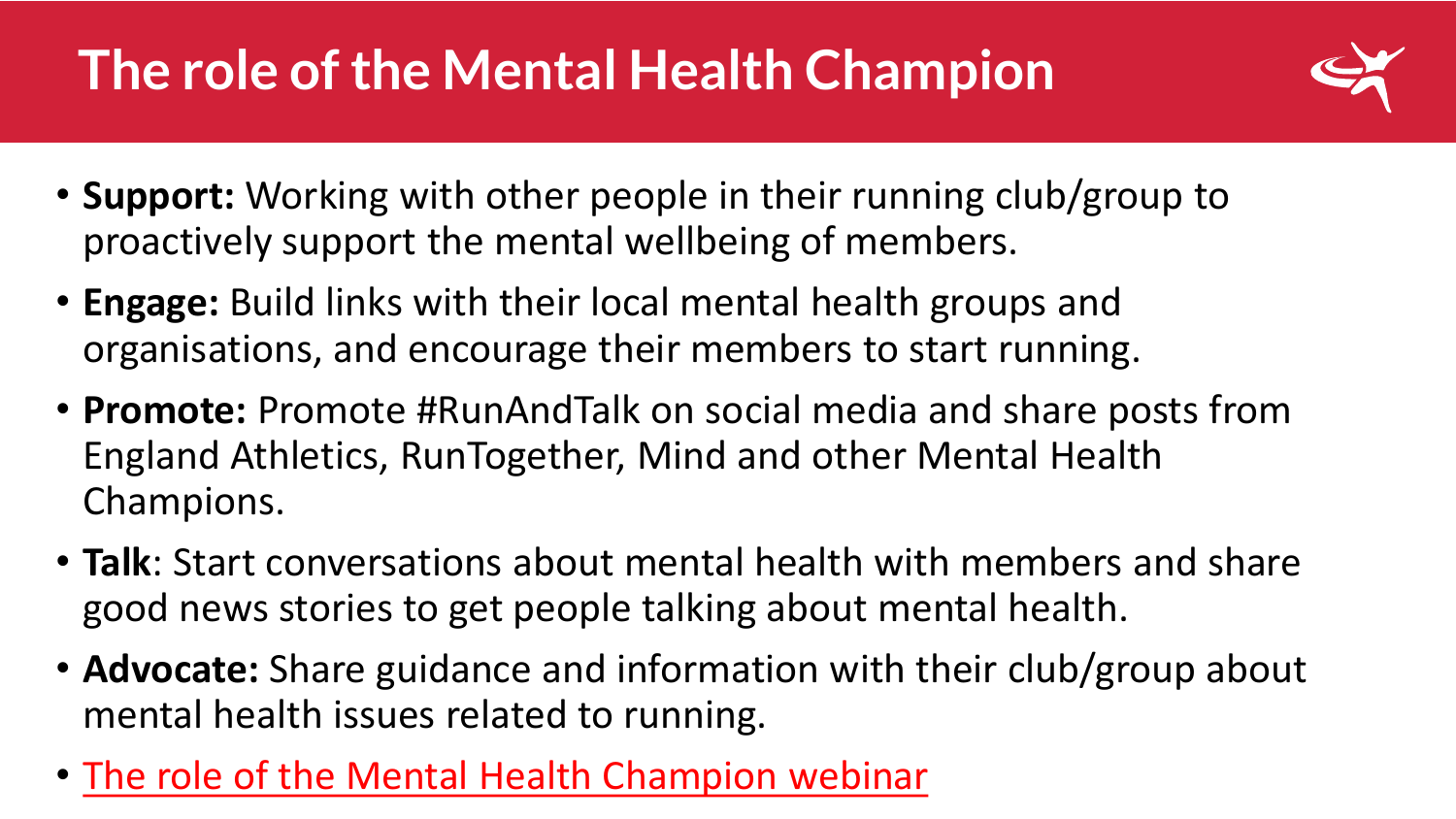

Things that may not be appropriate include:

- Being contacted outside of club or group hours, including through social media, to provide emotional support with mental health and wellbeing.
- Providing people with lifts to GP or therapy appointments, etc.
- Meeting people in their homes.
- Providing mental health therapy or counselling support.
- Diagnosing people, offering medical or clinical advice or interventions.
- Dealing with challenging behaviour such as abuse or threats.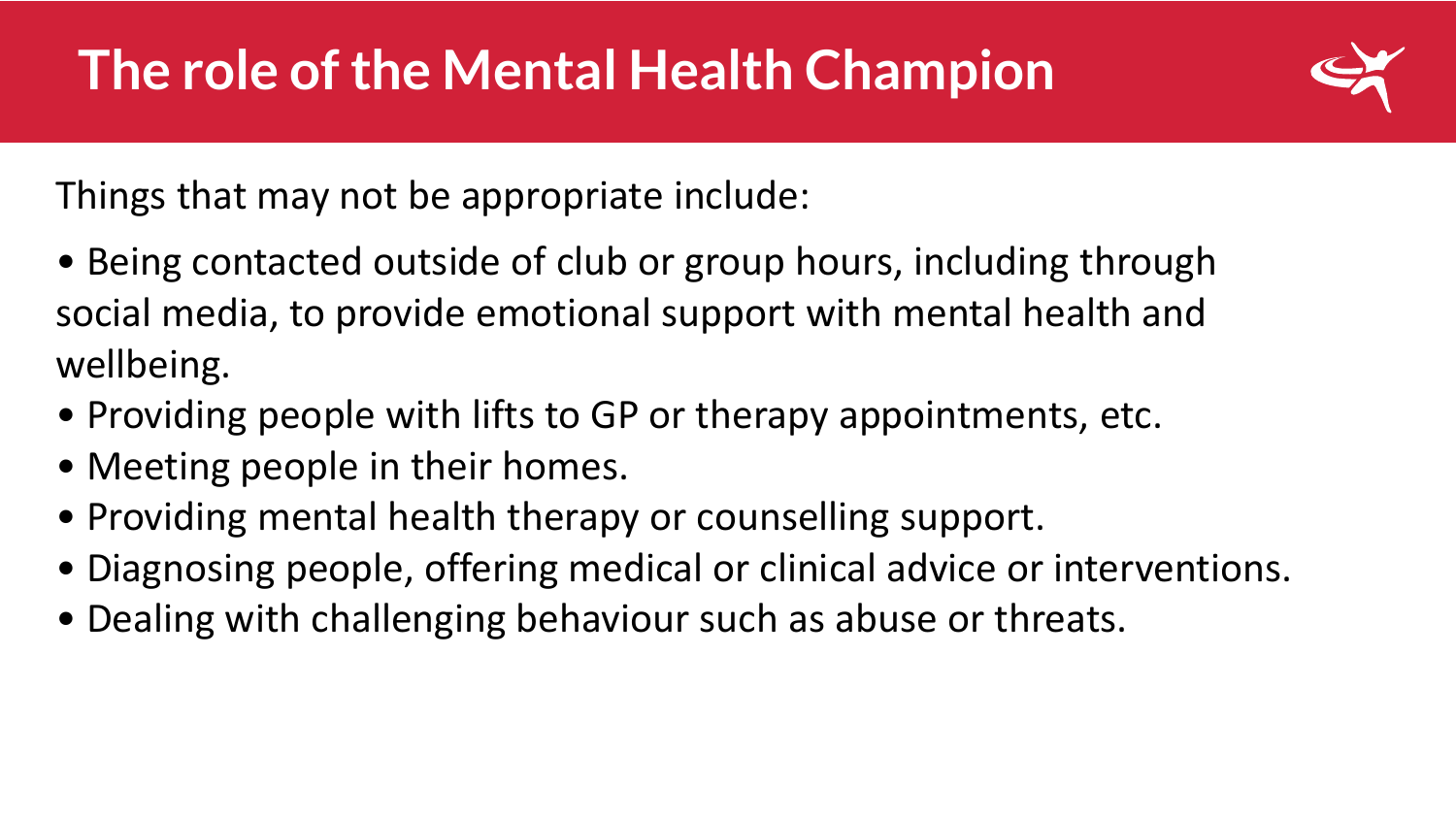

#### **Are all people experiencing mental health problems adults at risk?**

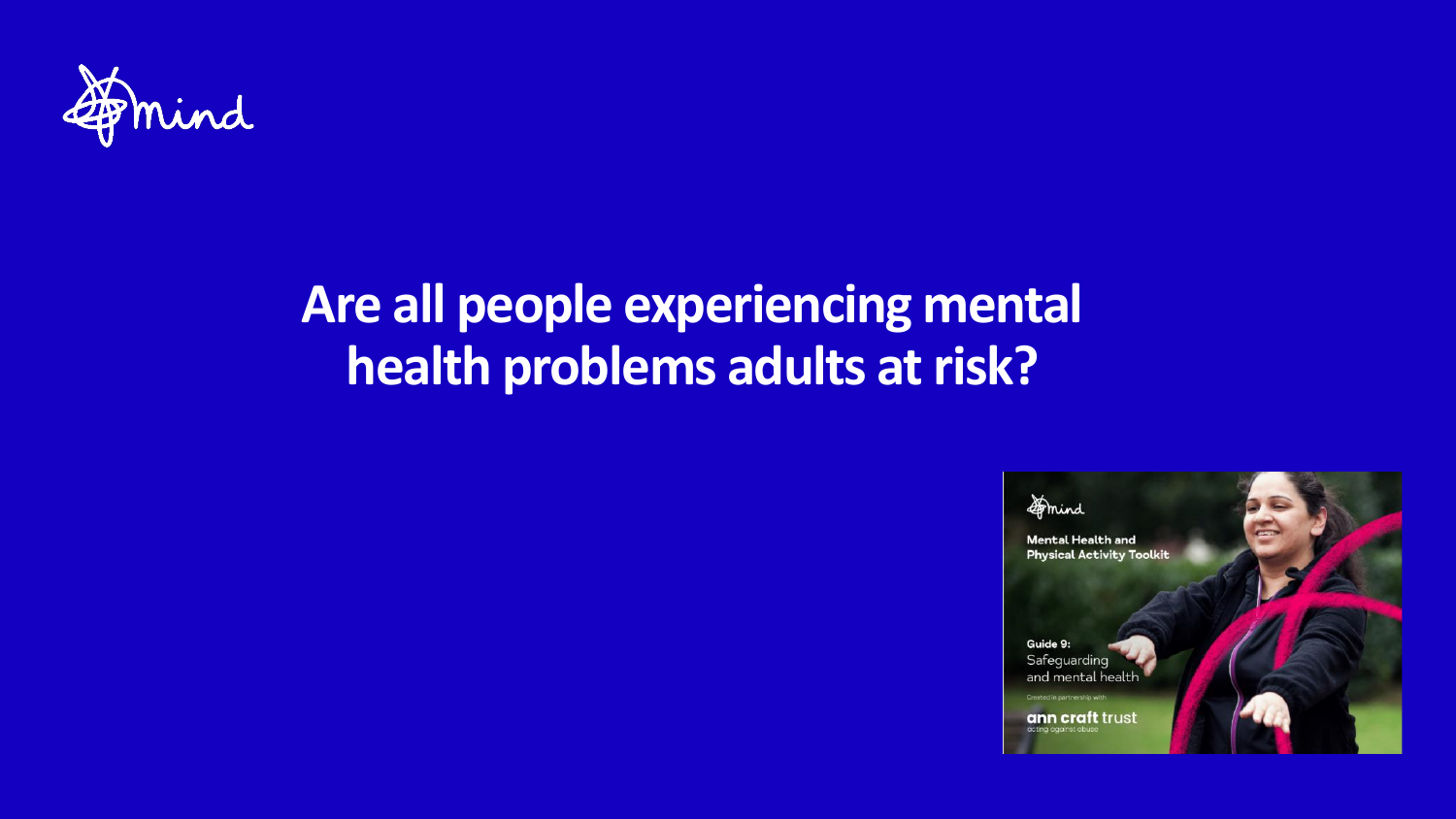#### **Safeguarding vs risk management**

**Safeguarding** is about protecting adults at risk (and CYP) **from others**

**Risk management**  is about protecting adults at risk (and CYP) **from themselves**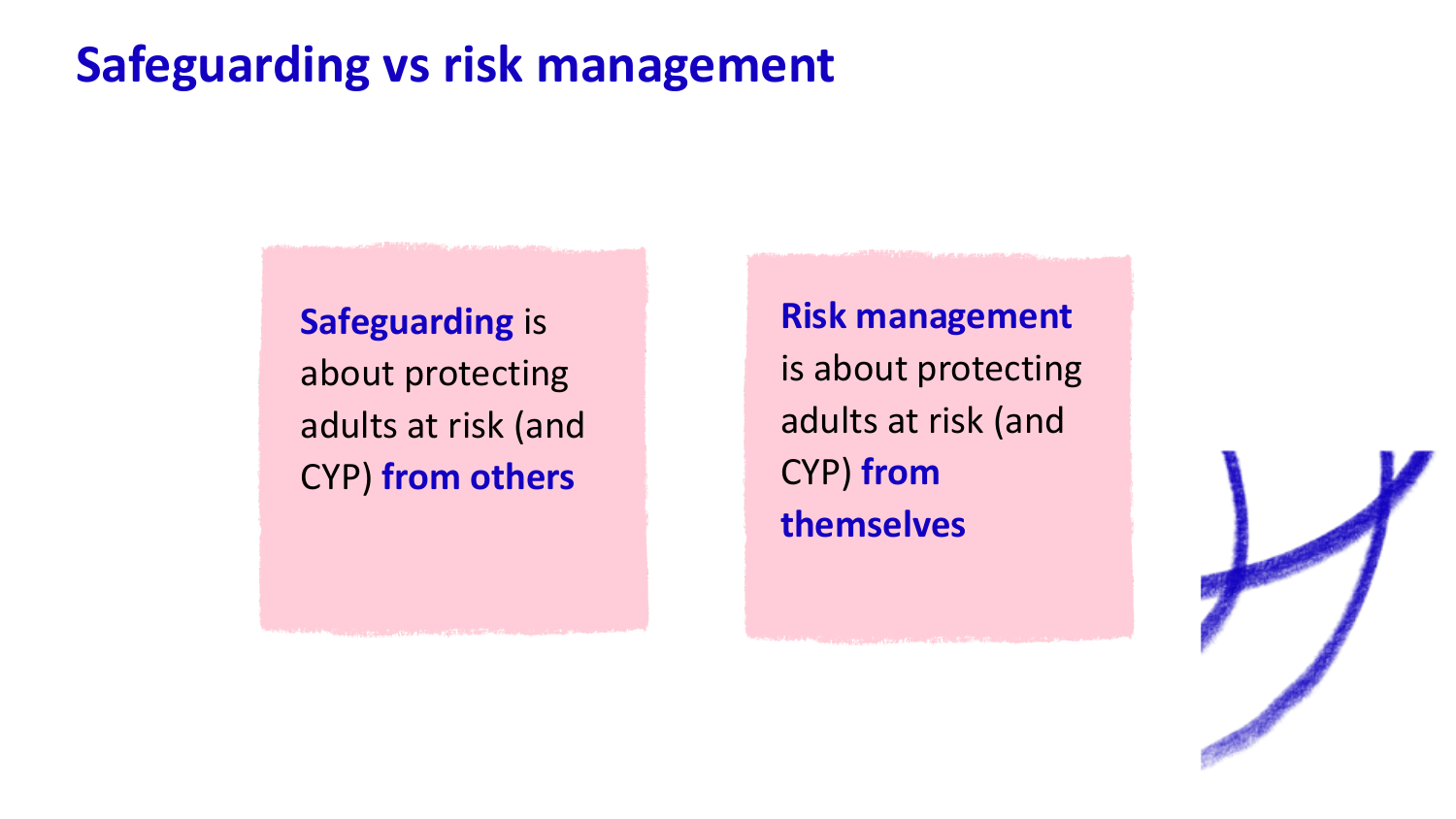#### **Risk management considerations**

- Empower people to make their own decisions and take action for themselves
- Balanced with providing active support when someone requires it
- Existing club/group policies, procedures and code of conduct
- Mental health skills, knowledge and experience
- Knowledge of mental health services (signposting)  $\bullet$
- Out of hours/on-call and emergency procedures  $\bullet$
- Setting and maintaining boundaries
- When and how to break confidentiality

**Update it regularly and for it to be accessible to everyone.**

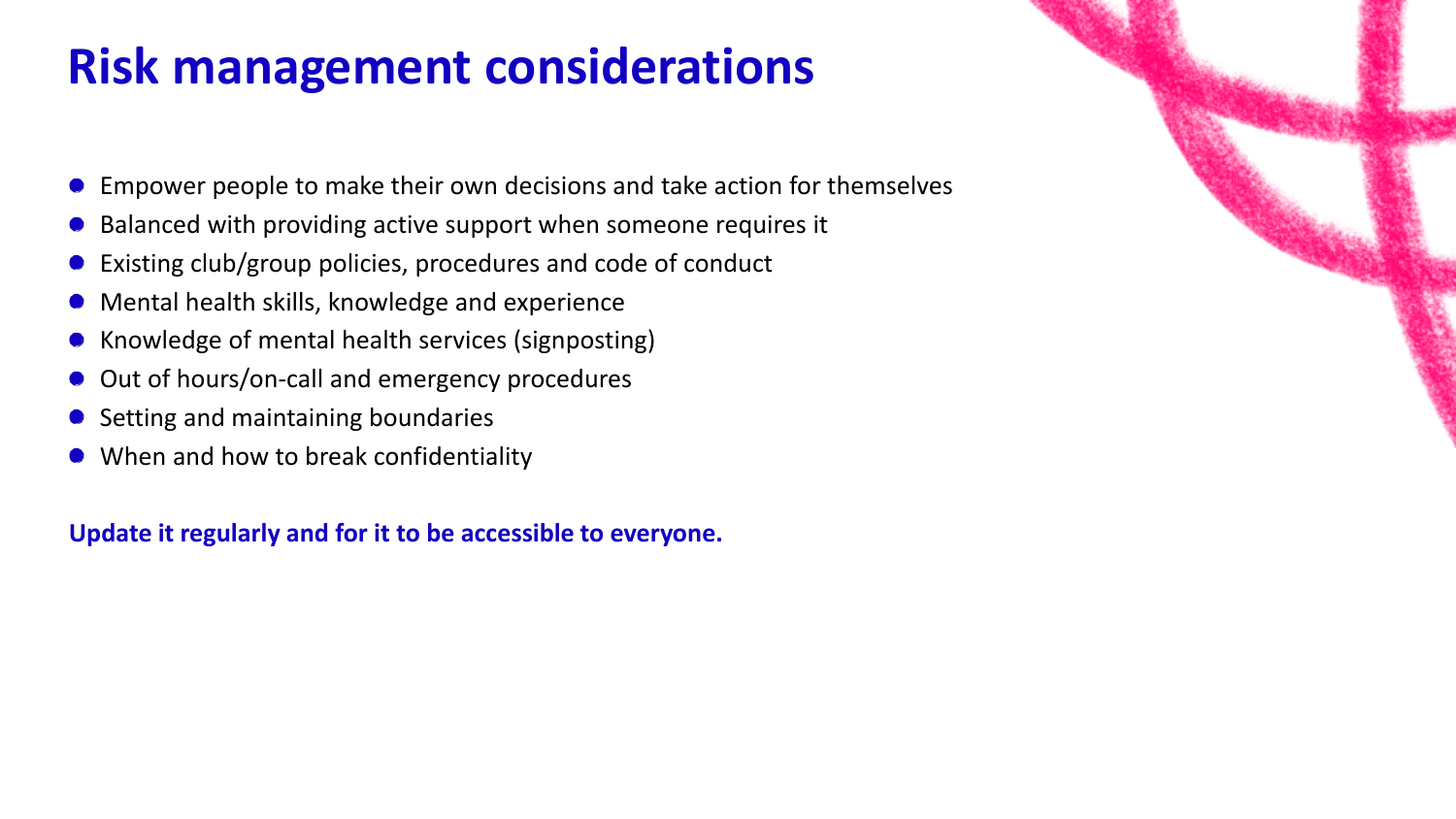#### **When and how to break confidentiality**

- There is an immediate danger
- The person is physically present and experiencing a mental health [crisis](https://www.mind.org.uk/information-support/guides-to-support-and-services/crisis-services/)
- The person is planning to take action that will put others at risk
- There is a safeguarding concern that has a wider impact
- The person is under 18
- There is a safeguarding issue that concerns a child
- You believe the adult is at risk and they don't want you to make a safeguarding referral

#### • **Always discuss breaking confidentiality with the individual and encourage them to seek help and support**

aalaan meessa ka mid ah dhadka ka siir ah dhadka ah dhama ka mid ah dhadka magaalay iyo iyo oo ah ka mid ah

- **Talk it through within your organisation or contact your local safeguarding adults or safeguarding children team or the police**
- **Self-care**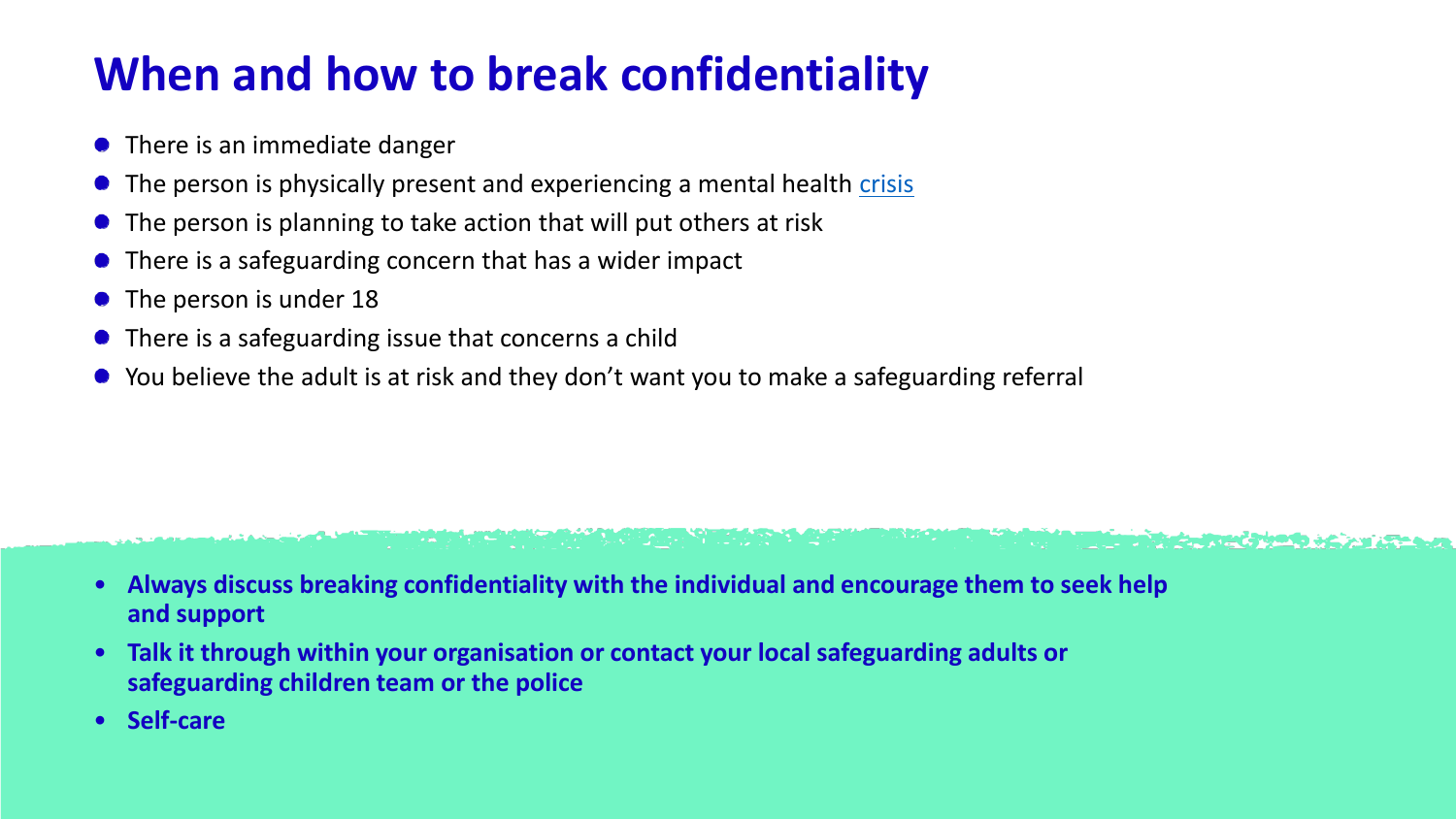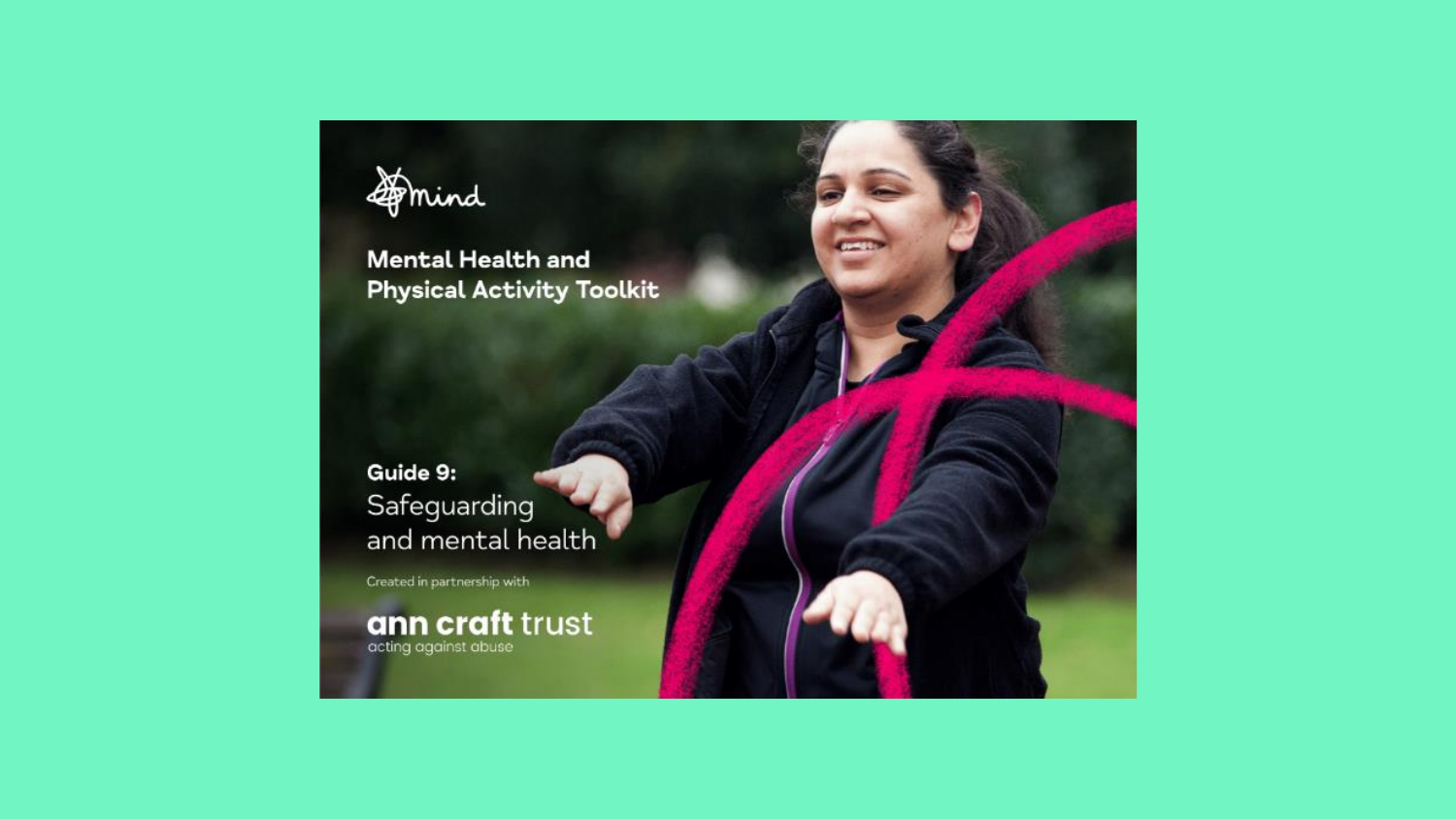



• If someone discloses a mental health problem to me, should I tell other people, such as other leaders, coaches, committee members or managers, in the club/group/ organisation what I know?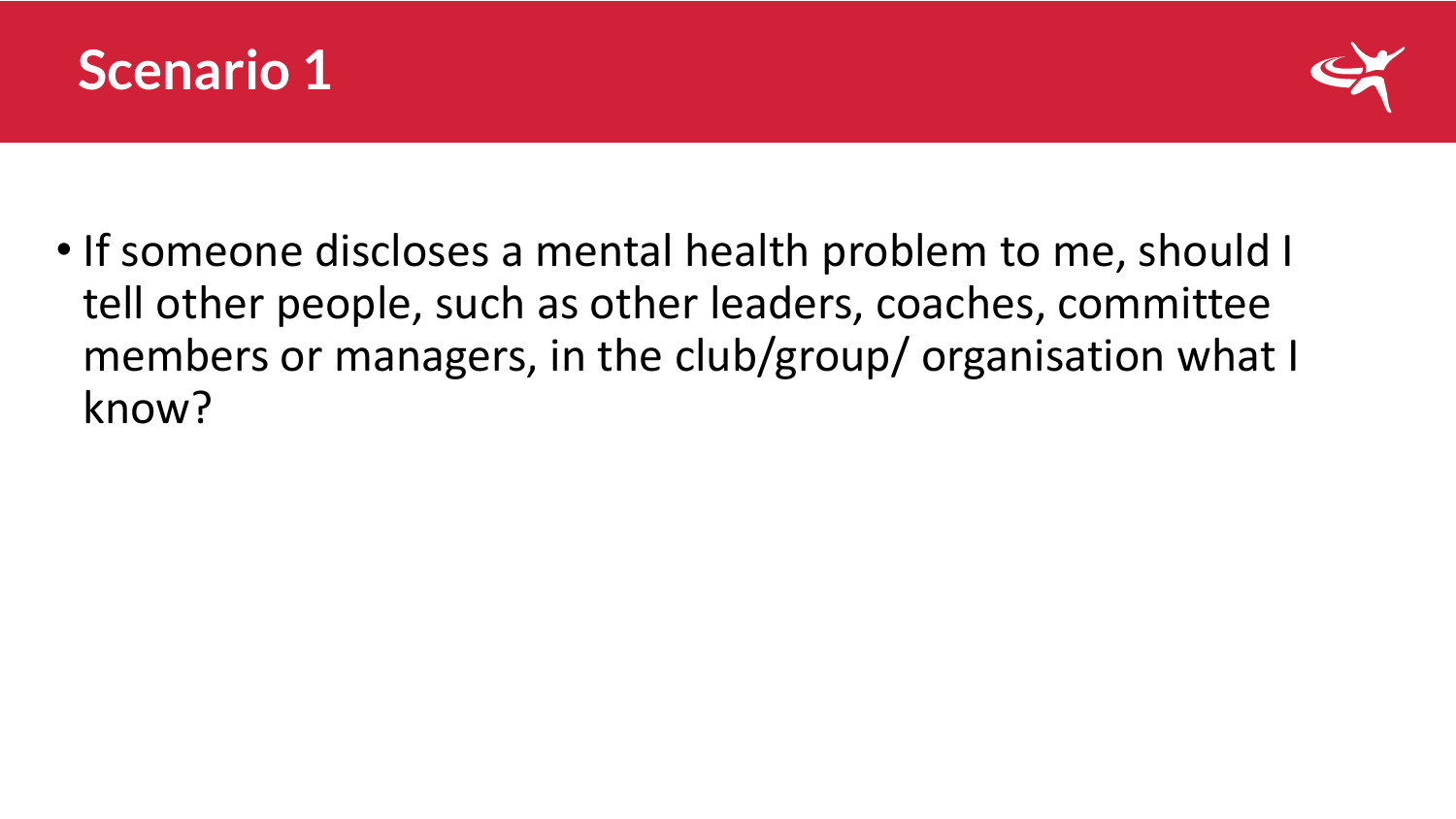



• A runner tells you that they are very anxious and you talk about how they manage it with support from their GP and local mental health outreach team. The next week you chat again and they tell you that they are frightened of their partner and this is adding to their anxiety. You think that they have a toddler. What should you do?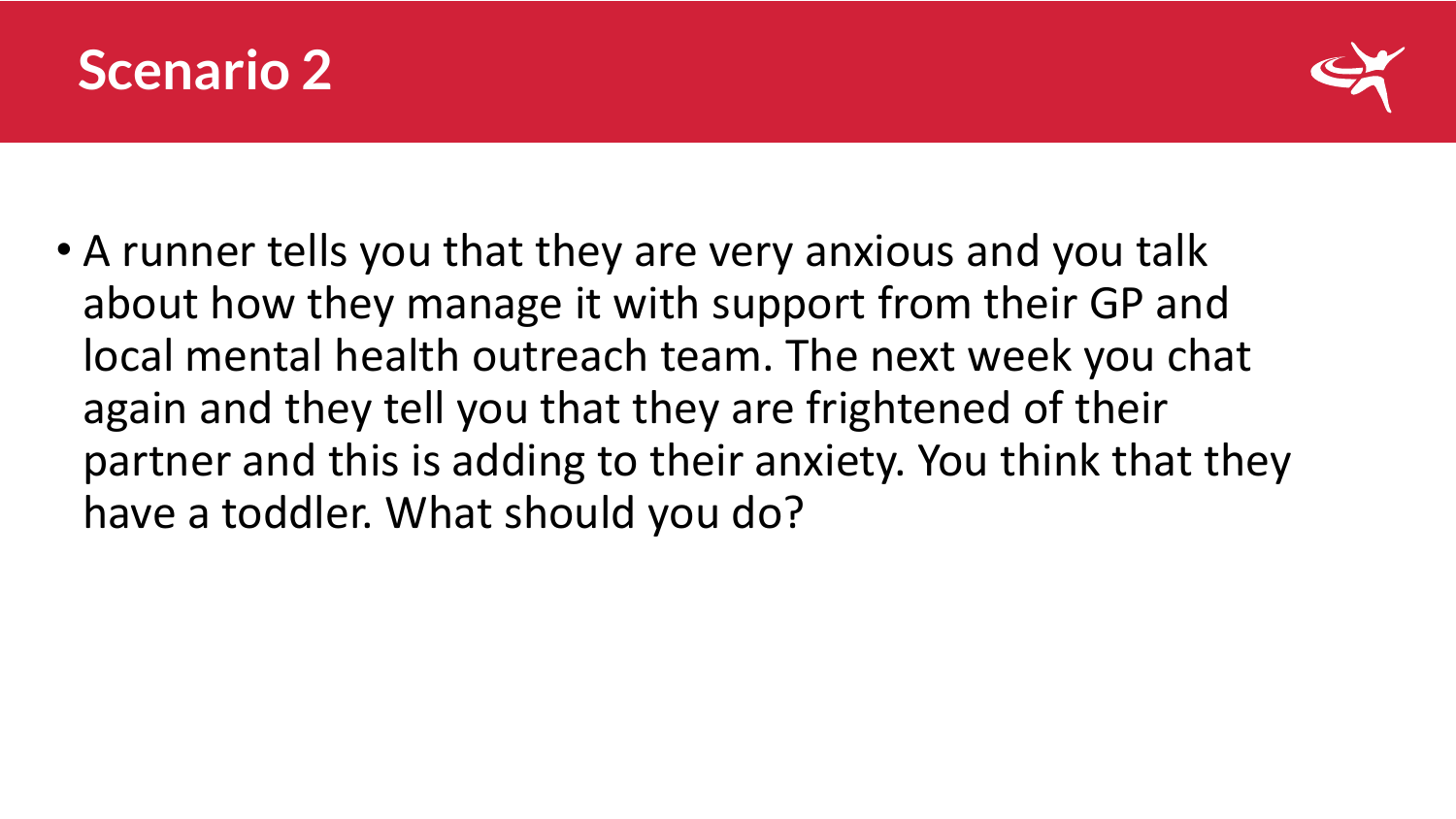



• A runners has contacted a Mental Health Champion out of hours on Facebook and via text stating that they have harmed themselves and are having suicidal thoughts. What should you do?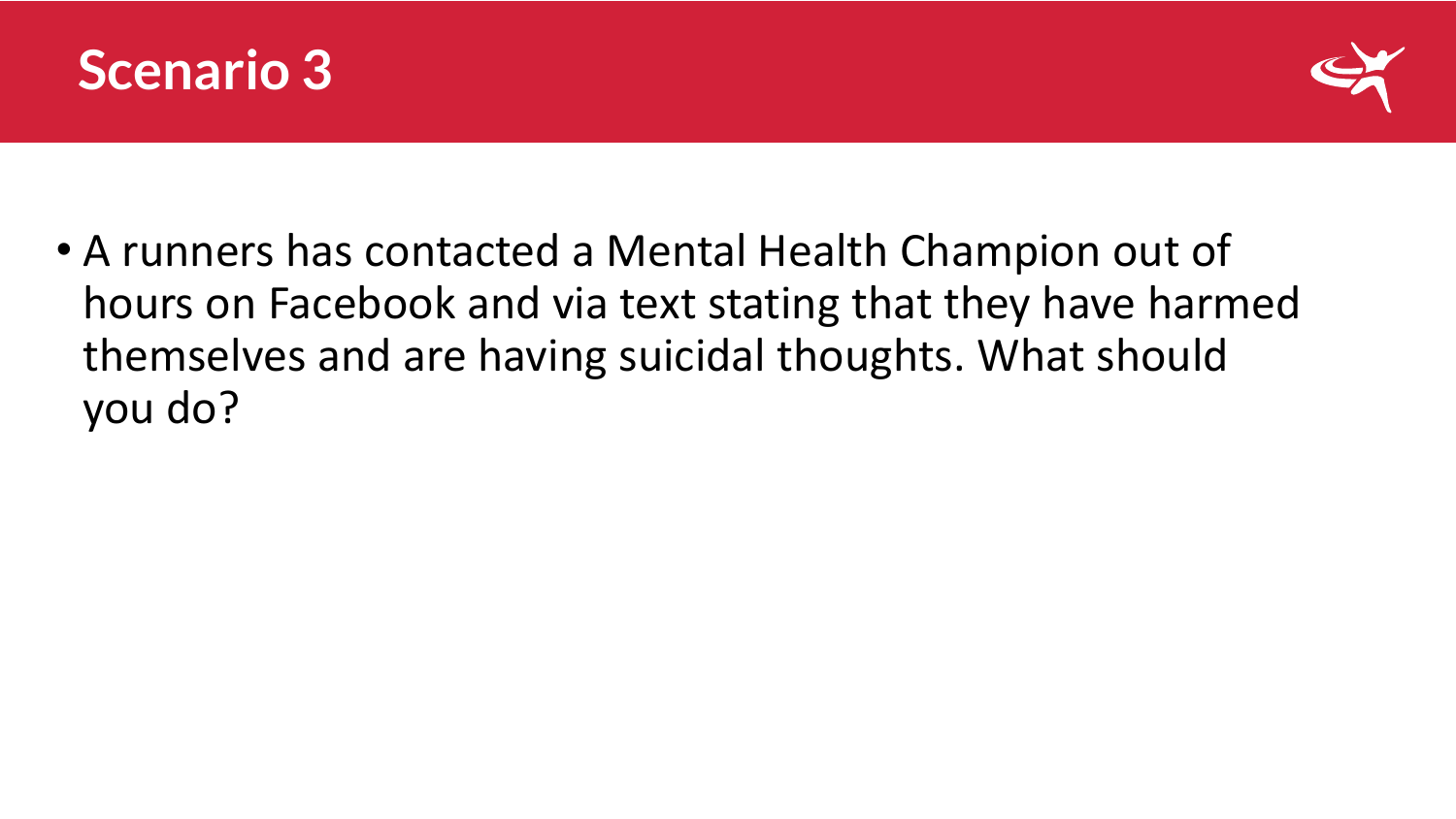



• A runner has clearly told you that they plan to take their life within the next 24 hours, or has already taken action which puts their life in danger, but does not want to seek support themselves and does not give their consent for you to do so. What should you do?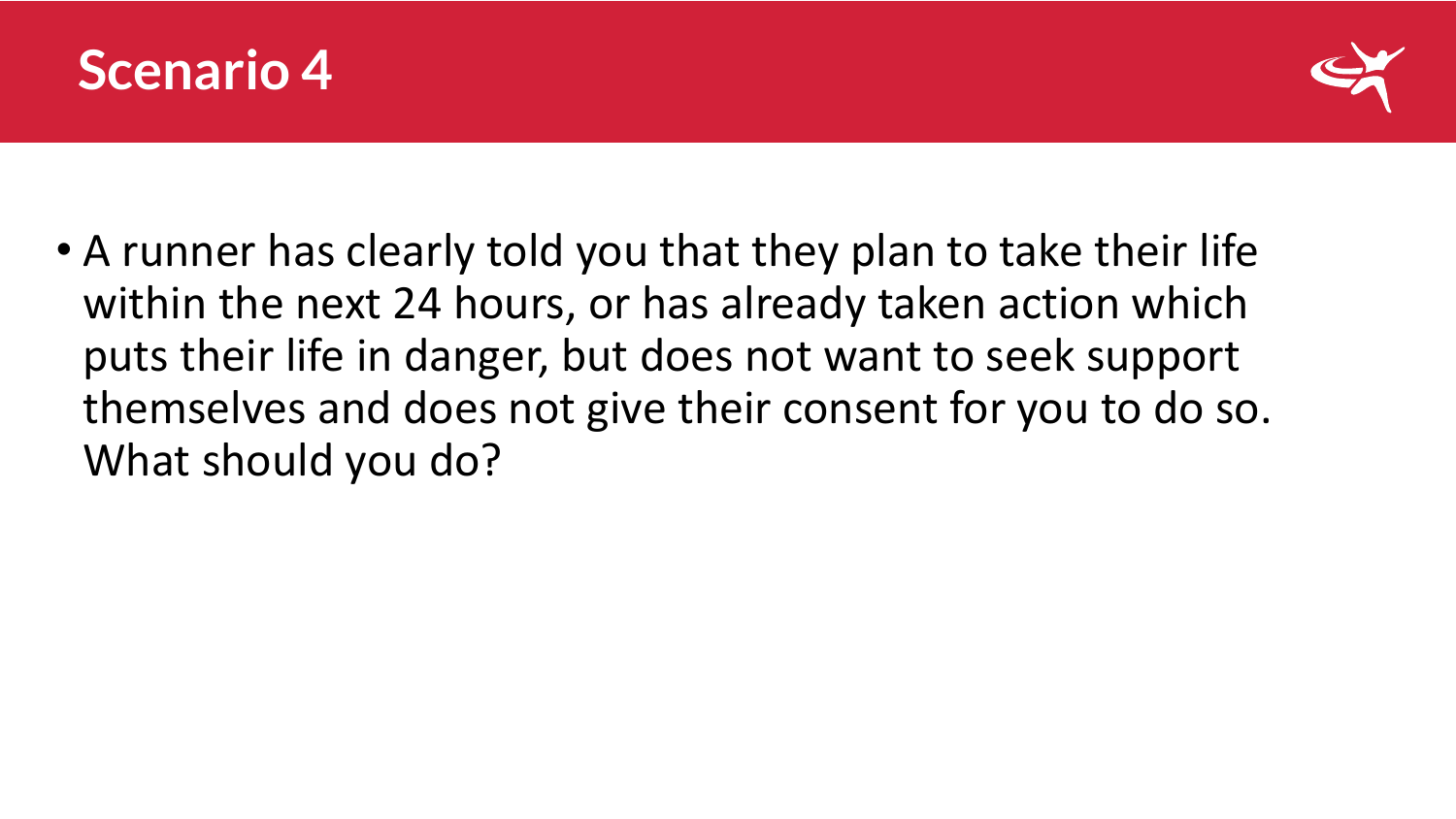



• A runner keeps collapsing at training and has told you that they are receiving care for an eating disorder. You've asked them to speak with their healthcare team to get guidance on taking part in exercise but they've not provided any. What should you do?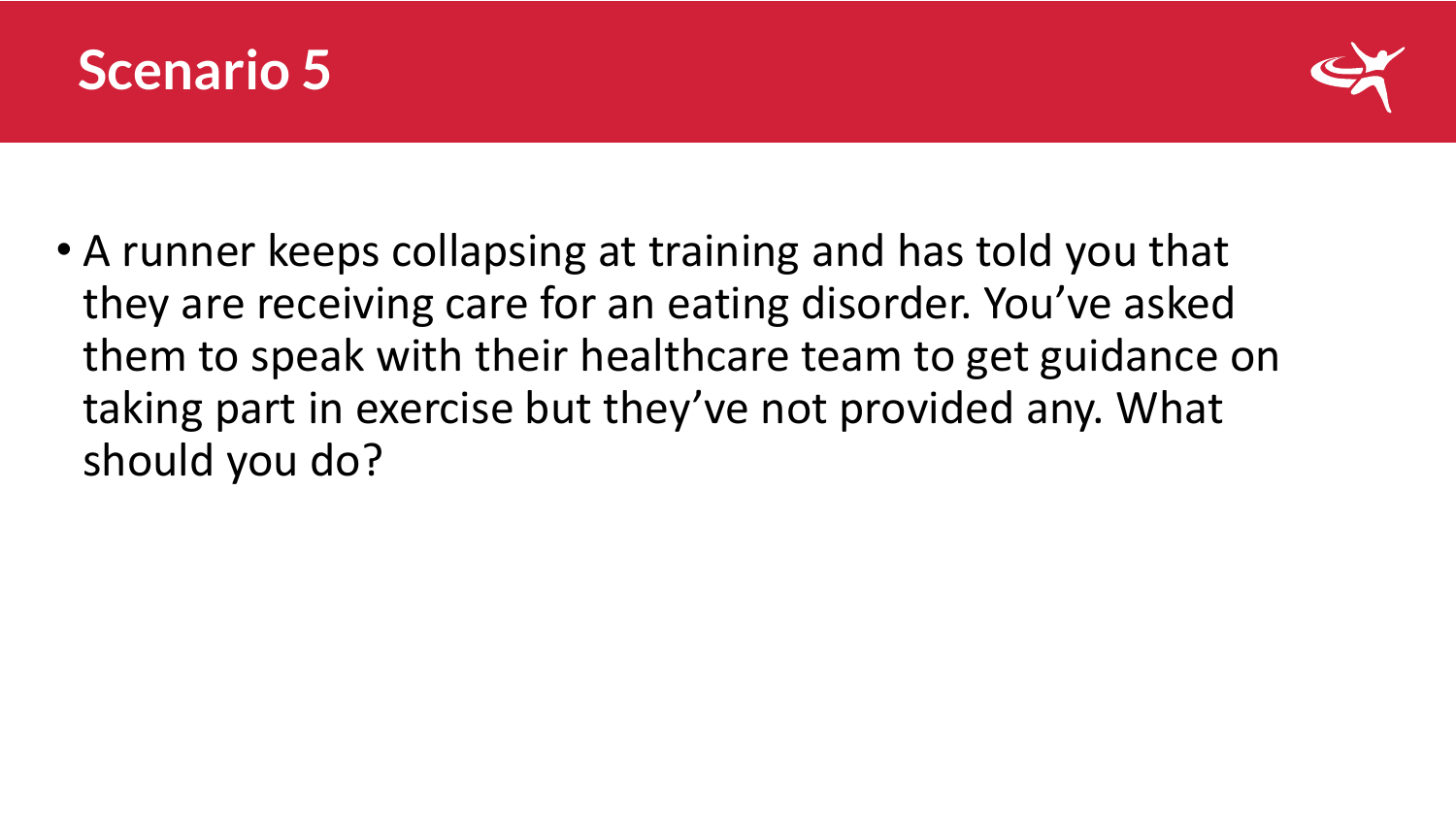## **Sharing a concern**



#### Mental Health Champion Safeguarding and Risk Management (Adults)

If you are concerned about someone's welfare you can follow this flowchart to help support you with what to do:



\*Don't contact their emergency contact if the disclosure is linked to that person. Only contact their emergency contact if it is safe to do so.